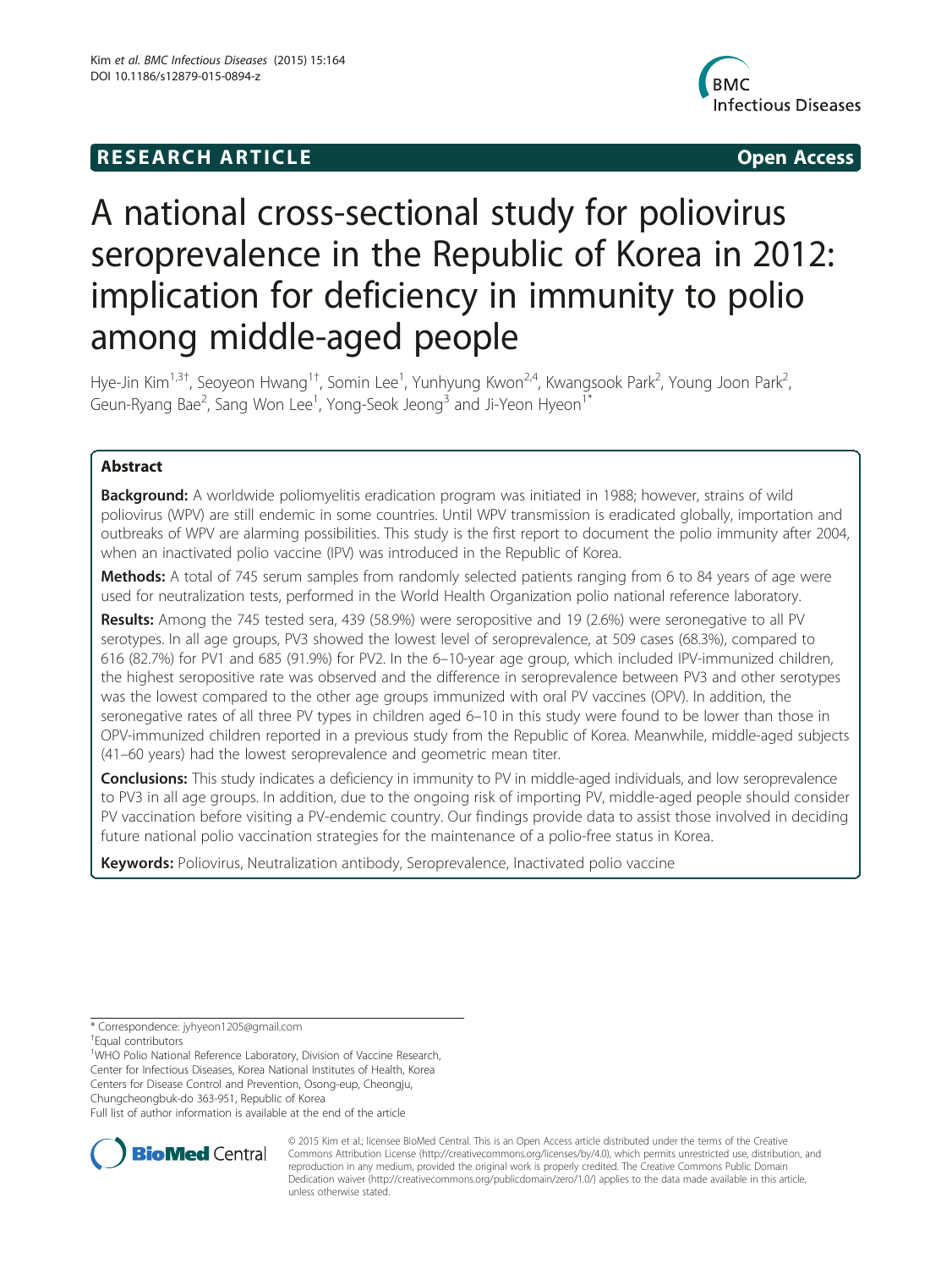#### Background

Poliovirus (PV) is a member of the Picornaviridae family and is classified as a human enterovirus-C species of the genus Enterovirus [\[1,2](#page-6-0)]. PV can be divided into 3 different serotypes, PV1, PV2, and PV3, and can cause poliomyelitis and other neurologic disorders, as might be found with serious infectious diseases, and can cause permanent residual paralysis. PV is transmitted primarily through the fecal-oral route and can cause viremia following replication in the gastrointestinal tract [\[3](#page-6-0),[4\]](#page-6-0). Occasionally, PV invades the central nervous system and destroys lower motor neurons, causing a clinically distinctive flaccid paralysis [\[5](#page-6-0)].

Efforts to eradicate PV through a World Health Organization (WHO) vaccination program were initiated in 1988 [\[5](#page-6-0)], and eradication was achieved through intensive immunization and attentive surveillance [\[6](#page-6-0)]. However, wild PV (WPV) 1 and WPV3 are still currently endemic in 3 countries (Afghanistan, Nigeria, and Pakistan), with diminished chains of transmission, while WPV2 was eradicated in 1999 [[7,8](#page-6-0)]. Therefore, despite the intensive efforts in eradicating PV, PV-free countries remain at risk of WPV importation. For example, in 2011, a strain of WPV1 that was genetically linked to a virus currently circulating in Pakistan was isolated in China, where the last indigenous poliomyelitis case had occurred in 1994 [[9](#page-6-0)]. This transmission indicated that WPV remains a risk for all countries until it is completely eradicated globally. In addition, in May 2014, the WHO declared an emergency regarding the spread of WPV, based on recommendations on the international spread of PV; thus, travelers are now urged to undergo PV vaccination if they intend to travel to endemic areas [[http://www.](http://www.polioeradication.org/Portals/0/Document/Emergency/PolioPHEICguidance.pdf) [polioeradication.org/Portals/0/Document/Emergency/](http://www.polioeradication.org/Portals/0/Document/Emergency/PolioPHEICguidance.pdf) [PolioPHEICguidance.pdf\]](http://www.polioeradication.org/Portals/0/Document/Emergency/PolioPHEICguidance.pdf). Until WPV is eradicated globally, its importation and outbreaks will continue in countries that share borders with WPV-endemic countries, and adequate vaccination strategies are therefore essential in establishing protection against PV.

The Western-pacific region, including the Republic of Korea, was declared WPV-free in 2000. The oral PV vaccine (OPV), which contains the Sabin PV1, PV2, and PV3 strains, was introduced to the Republic of Korea in the early 1970s and included in the national immunization program [\[10\]](#page-6-0); at the end of 2004, it was replaced with the inactivated PV vaccine (IPV), which includes formalininactivated the Mahoney strain of PV1, the MEF-1 strain of PV2, and the Saukett strain of PV3 [[7,10,11](#page-6-0)]. The immunization of PV is given three times to all infants at 2, 4, and 6–18 months of age, followed by a booster shot before school entry at between 4 and 6 years of age [\[10](#page-6-0)]. The immunization level for PV has been sustained at an estimated 90–95% since 1980 [\[12](#page-6-0)]; however, the seroprevalence of anti-PV antibodies has

not been investigated in the Republic of Korea since the introduction of the IPV. Therefore, this study was designed to estimate the level of immunity against PV1, PV2, and PV3 in broad age groups, ranging from 6 to 84 years of age, in the Republic of Korea.

#### Methods

#### Study design

This study evaluated the seroprevalence of PV1, PV2, and PV3 antibodies, and the vaccination coverage in 745 serum samples selected from participants in regions throughout the Republic of Korea. The serum samples were collected from the study subjects between April and November 2012. Individuals who randomly attended hospitals for a blood test due to reasons not related to PV immunization were enlisted in the study, although the immunization history of the individuals was not available.

Approximately 2 mL of blood was collected, allowed to clot, and centrifuged, and the serum was aspirated into a sterile cryovial. Subsequently, the serum samples were transported to the WHO polio national reference laboratory of the Korea Centers for Disease Control and Prevention for analysis. All sera were stored at -20°C until tested. Before testing, each serum sample was inactivated at 56°C for 30 min.

Participant information (sex, age, and region) was collected. On enrollment, the subjects (range: 6–84 years of age) were stratified into five age groups: 6–10, 11–20, 21–40, 41–60, and >60 years. Seroprevalence was compared between the different groups in terms of sex, age, and region.

# Neutralization tests

Neutralization tests were performed using Sabin PV1, PV2, and PV3 strains and a rhabdomyosarcoma (RD) cell line according to the WHO manual [\[13\]](#page-6-0). The PV reference strains used in this study were 01/528 (Sabin I), 01/530 (Sabin II), and 01/532 (Sabin III), which were obtained from the WHO. The titers of neutralizing antibodies against PV1, PV2, and PV3 were determined using the micro neutralization assay [[13](#page-6-0)]. The sera were inactivated at 56°C for 30 min and subsequently diluted from 1:4 to 1:2,048 in two-fold serial dilutions (final volume, 50 μl), in duplicate, and each dilution was incubated for 1 h at 36°C to allow the antibodies to bind to PV (100 TCID<sub>50</sub>). Next, the RD cell suspensions  $(1 \times 10^5 \text{ cells})$ were added to the virus-serum mixtures in 96-well plates. Virus and cell controls were included for comparison. The plates were incubated at 36°C and examined daily for 5 days for proof of cytopathic effect. Based on the WHO recommendations, serum with a titer of more than 1:8 was considered positive [\[14](#page-6-0)]. According to the previously defined standard [[15,16](#page-6-0)], low, medium, and high immunity to PV1, PV2, and PV3 were defined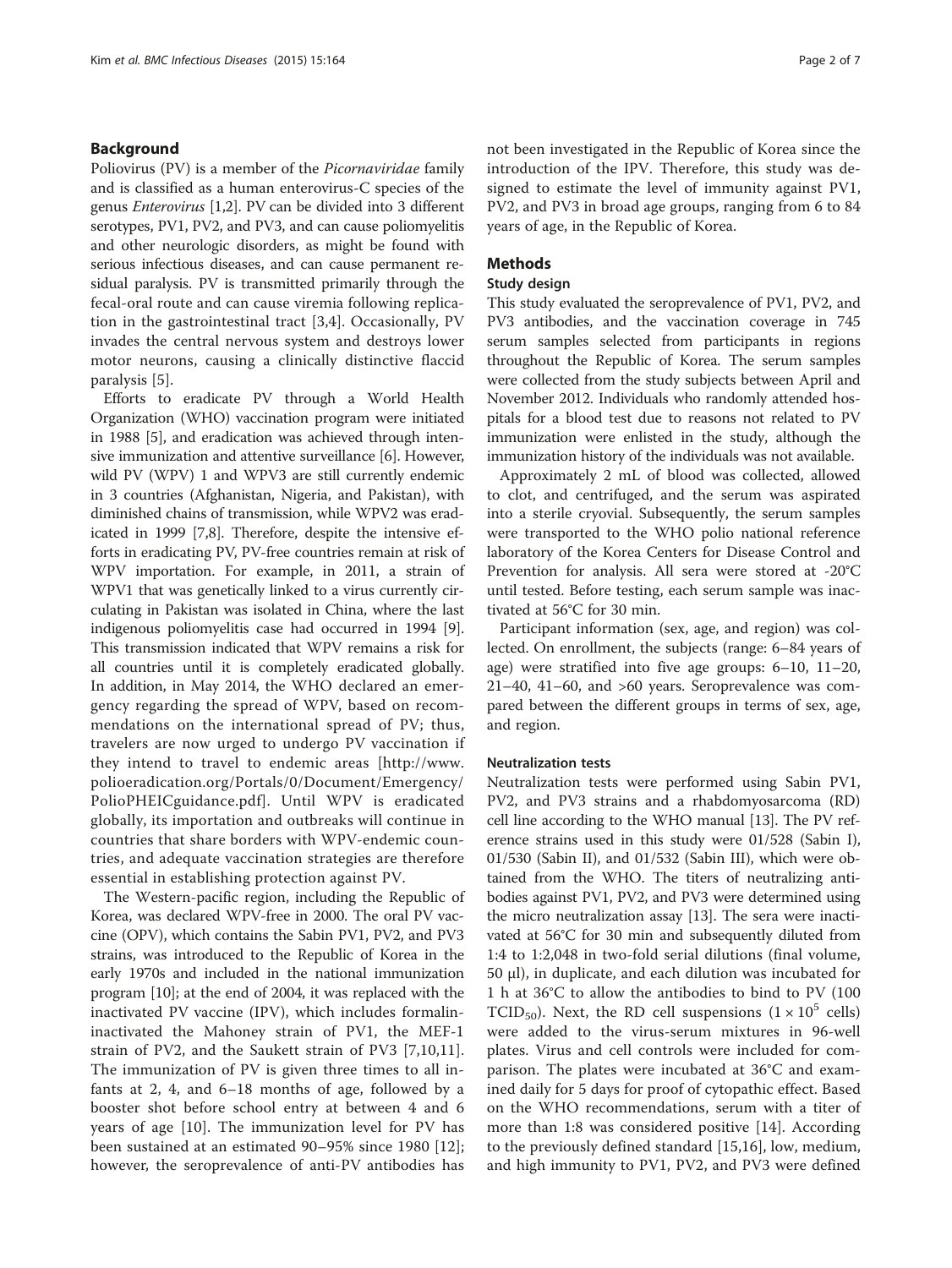<span id="page-2-0"></span>as titers between 1:8–1:32, 1:64–1:256, and >1:512, respectively. The seroprotection rates and geometric mean titers (GMTs) of antibodies were calculated for each serotype in each age group.

# Data analysis

The GMTs (95% confidence intervals) for PV1, PV2, and PV3 antibodies among the groups were calculated. Statistical analysis was performed using SPSS version 15.0 (SPSS, Inc., Chicago, IL), with P-values < 0.05 considered statistically significant. Statistical significance was calculated using Chi-square test and linear-by-linear association.

#### Ethics approval

The institutional review board of Korea Centers for Disease Control and Prevention approved the use of the samples (number: 2012-08EXP-07-R), and all patients provided written informed consent before enrolling in this study.

# Results

### Study population

Of the 745 subjects, 349 (46.8%) were male and 396 (53.2%) were female, with a male-to-female ratio of 1:1.13. On enrollment, the subjects were stratified into 5 age groups:  $6-10$   $(n = 236; 31.7\%)$ ,  $11-20$   $(n = 216; 29.0\%)$ , 21–40 ( $n = 135$ ; 18.1%), 41–60 ( $n = 113$ ; 15.2%), and >60 years ( $n = 45$ ; 6.0%).

The geographical distribution of the study population was further analyzed according to the regions of Korea: Gyeonggi-do  $(n = 237; 31.8\%)$ , Gyeongsang-do  $(n = 170;$ 22.8%), Seoul ( $n = 126$ ; 16.9%), Chungcheong-do ( $v = 112$ ; 15.0%), Jeolla-do ( $n = 68$ ; 9.1%), Gangwon-do ( $n = 24$ ; 3.2%), and Jeju-do ( $n = 8$ ; 1.1%) (Table 1).

#### Antibody seroprevalence

A total of 439 (58.9%) subjects were seropositive, and 19 subjects (2.6%) were seronegative to all three PV types (Figure [1](#page-3-0)). No detectable antibody was observed for 3 (0.4%), 7 (0.9%), 4 (0.5%), 5 (0.7%), and 0 patients in the 6–10, 11–20, 21–40, 41–60, and >60-year age groups, respectively (data not shown). The number of subjects seronegative to PV1, PV2, and PV3 were 52 (7.0%), 15 (2.0%), and 139 (18.7%), respectively. More subjects were seronegative to both the PV1 and PV3 antibodies (7.4%) than to both the PV2 and PV3 antibodies (3.1%) or both the PV1 and PV2 antibodies (0.4%) (Figure [1\)](#page-3-0).

The numbers of seropositive subjects were as follows: 616 (82.7%) to PV1, 685 (91.9%) to PV2, and 509 (68.3%) to PV3. There was no significant difference in the number of subjects seropositive to PV1 and PV3 between the

Table 1 Poliovirus-antibody seropositive subjects according to sex, age, and region ( $n = 745$ )

|                |                              | PV <sub>1</sub>                |                      | PV <sub>2</sub>                |         | PV <sub>3</sub>                |         |
|----------------|------------------------------|--------------------------------|----------------------|--------------------------------|---------|--------------------------------|---------|
|                | No. of tested<br>samples (%) | No. of positive<br>samples (%) | P value <sup>®</sup> | No. of positive<br>samples (%) | P value | No. of positive<br>samples (%) | P value |
| Total          | 745                          | 616 (82.7)                     |                      | 685 (91.9)                     |         | 509 (68.3)                     |         |
| Sex            |                              |                                |                      |                                |         |                                |         |
| Male           | 349 (46.8)                   | 289 (82.8)                     | 0.51                 | 314 (90.0)                     | 0.04    | 236 (67.6)                     | 0.38    |
| Female         | 396 (53.2)                   | 327 (82.6)                     |                      | 371 (93.7)                     |         | 273 (68.9)                     |         |
| Age (years)    |                              |                                |                      |                                |         |                                |         |
| $6 - 10$ (IPV) | 236 (31.7)                   | 220 (93.2)                     | < 0.01               | 228 (96.6)                     | < 0.05  | 207 (87.7)                     | < 0.01  |
| 11-20 (OPV)    | 216 (29.0)                   | 173 (80.1)                     |                      | 199 (92.1)                     |         | 126 (58.3)                     |         |
| 21-40 (OPV)    | 135(18.1)                    | 106 (78.5)                     |                      | 122 (90.4)                     |         | 72 (53.3)                      |         |
| 41-60 (OPV)    | 113(15.2)                    | 79 (69.9)                      |                      | 95 (84.1)                      |         | 74 (65.5)                      |         |
| $>60$ (OPV)    | 45(6.0)                      | 38 (84.4)                      |                      | 41(91.1)                       |         | 30 (66.7)                      |         |
| Region         |                              |                                |                      |                                |         |                                |         |
| Gyeonggi-do    | 237 (31.8)                   | 202 (85.2)                     | 0.065                | 226 (95.4)                     | 0.018   | 172 (72.6)                     | 0.033   |
| Gyeongsang-do  | 170 (22.8)                   | 135 (79.4)                     |                      | 154 (90.6)                     |         | 108 (63.5)                     |         |
| Seoul          | 126 (16.9)                   | 103 (81.7)                     |                      | 114 (90.5)                     |         | 80 (63.5)                      |         |
| Chungcheong-do | 112 (15.0)                   | 95 (84.8)                      |                      | 101 (90.2)                     |         | 85 (75.9)                      |         |
| Jeolla-do      | 68 (9.1)                     | 54 (79.4)                      |                      | 59 (86.8)                      |         | 42 (61.8)                      |         |
| Gangwon-do     | 24(3.2)                      | 19 (79.2)                      |                      | 23 (95.8)                      |         | 17 (70.8)                      |         |
| Jeju-do        | 8(1.1)                       | 8 (100.0)                      |                      | 8 (100.0)                      |         | 5(62.5)                        |         |

 $p^*$ P < 0.05 indicates significant differences of seroprevalence among the compared groups.

IPV, inactivated poliovirus vaccine; OPV, oral poliovirus vaccine; PV, poliovirus.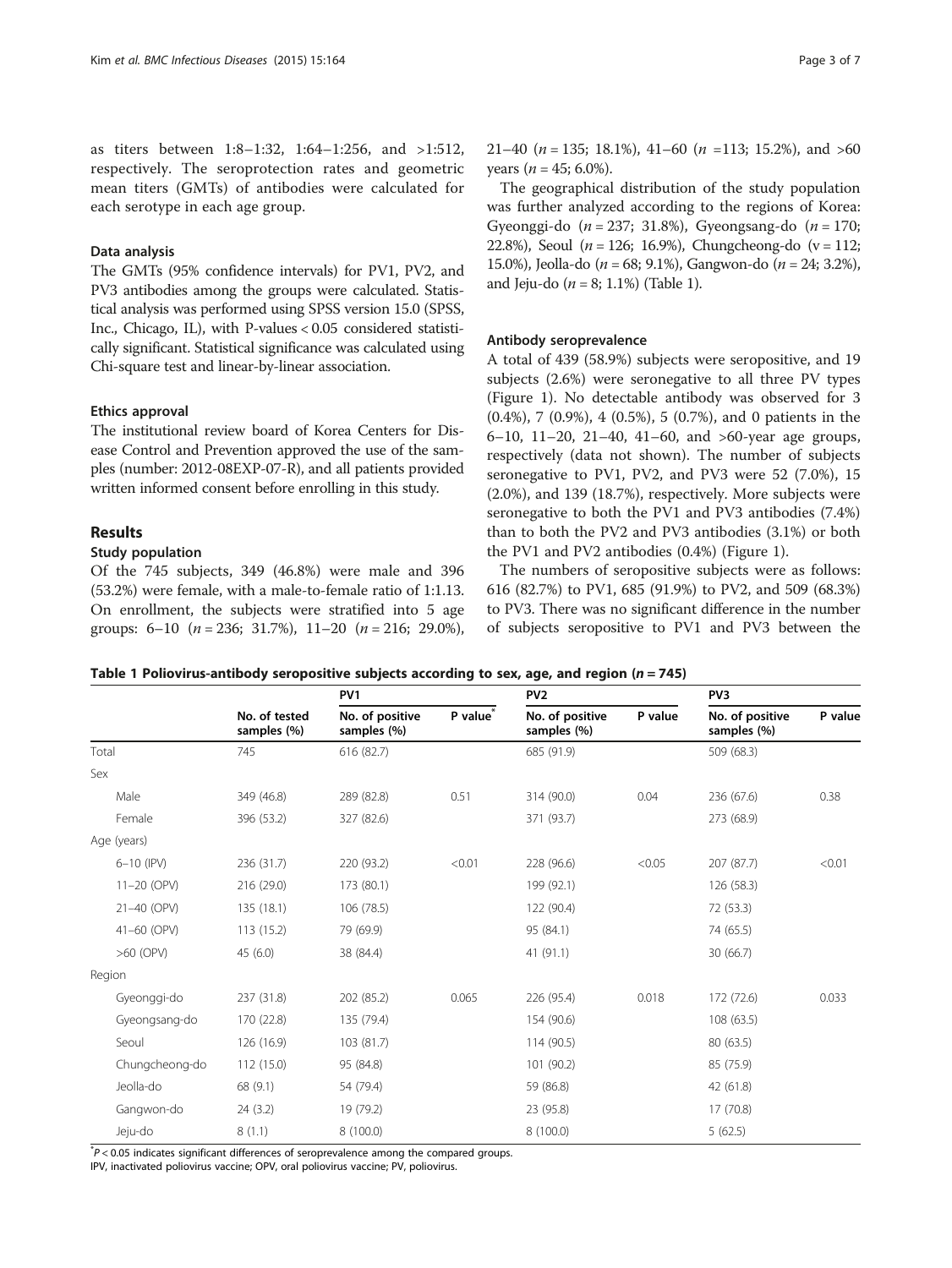<span id="page-3-0"></span>

different sexes ( $P > 0.05$ ); however, there was a significant sex difference for PV2 ( $P = 0.04$ ) (Table [1](#page-2-0)).

In addition, there were significant correlations between the age groups and seropositivity. The 6–10-year age group showed the highest levels of seropositivity to PV1, PV2, and PV3 (93.2%, 96.6%, and 87.7%, respectively), while the 40–60-year age group had the lowest levels of seropositivity to PV1 and PV2 compared to the other age groups, including elderly people aged >60 years. For all age groups, the seropositivity was the lowest for PV3 and the highest for PV2. Furthermore, there was also significant regional differences in the seropositivity to PV2 and PV3 ( $P < 0.05$ ). Jeolla-do had the lowest seroprevalence to both PV2 (86.8%) and PV3 (61.8%) compared with the other regions; meanwhile, Gyeonggi-do had the highest rates of seroprevalence for PV2 (95.4%) and PV3 (72.6%) (Table [1](#page-2-0)).

#### Comparison of geometric mean titers

The overall levels of immunity to PV are shown in Figure 2. The proportion of subjects with high immunity was 10.9% for PV1, 14.5% for PV2, and 7.2% for PV3. The corresponding proportions of medium immunity were 32.8%, 39.3%, and 25.2%, respectively, while those for low immunity were 39.1%, 38.1%, and 35.8%, respectively. Finally, the proportion of subjects with no immunity was the highest for PV3, at 31.7%, as compared to 17.3% for PV1 and 8.1% for PV2 (Figure 2).

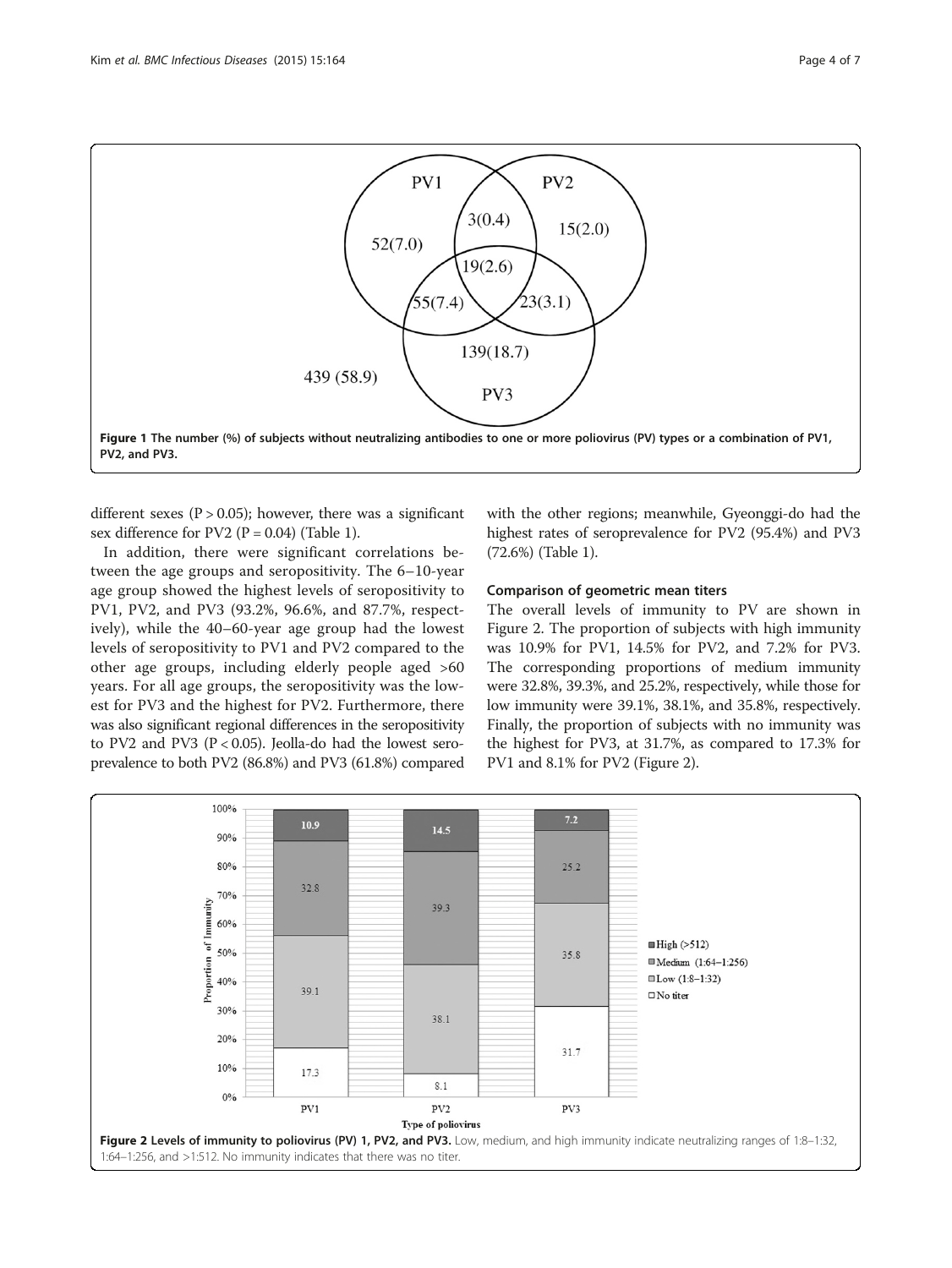<span id="page-4-0"></span>The GMTs of PV are summarized in Table 2. The GMTs of PV1, PV2, and PV3 were 163.1, 206.2, and 108.4, respectively. The lowest level of GMT was observed for PV3. Statistically significant differences in GMT were observed between the sexes for PV1 and PV3, and there were also significant differences in the GMTs between the age groups for each PV type ( $P <$ 0.01). The GMT for all PV types was the highest in the 6–10-years age group compared to the other groups. In

particular, the GMTs of PV2 and PV3 in the 21–40-year age group were lower than those in the other groups. For PV1, the GMT was lower in the 41–60 years age group than that in the other groups. Higher GMTs were observed for PV2 than for the other PV types for all age groups, and lower GMTs were observed for PV3 for all age groups. For PV2 and PV3, there were statistically significant differences in the GMTs between the different regions, with the Chungcheong-do province having the

|                   | PV1               |                      | PV <sub>2</sub>    |         | PV3                |         |
|-------------------|-------------------|----------------------|--------------------|---------|--------------------|---------|
|                   | <b>GMT</b>        | P value <sup>®</sup> | <b>GMT</b>         | P value | <b>GMT</b>         | P value |
| Total             | 163.1             |                      | 206.2              |         | 108.4              |         |
|                   | $(134.9 - 191.2)$ |                      | $(174.2 - 238.1)$  |         | $(85.3 - 131.5)$   |         |
| Sex               |                   |                      |                    |         |                    |         |
| Male              | 173.1             | 0.51                 | 257.1              | 0.004   | 112.3              | 0.76    |
|                   | $(-37.6 - 75.4)$  |                      | $(32.3 - 159.5)$   |         | $(-39.0 - 53.7)$   |         |
| Female            | 154.2             |                      | 161.2              |         | 105.0              |         |
|                   | $(-37.4 - 75.3)$  |                      | $(30.5 - 161.4)$   |         | $(-38.9 - 53.6)$   |         |
| Age group (years) |                   |                      |                    |         |                    |         |
| $6 - 10$          | 372.8             | < 0.01               | 470.2              | < 0.01  | 280.8              | < 0.01  |
|                   | $(295.9 - 449.7)$ |                      | $(383.0 - 557.4)$  |         | $(213.5 - 348.1)$  |         |
| $11 - 20$         | 83.0              |                      | 107.1              |         | 38.2               |         |
|                   | $(59.4 - 106.7)$  |                      | $(81.9 - 132.2)$   |         | $(27.6 - 48.9)$    |         |
| $21 - 40$         | 39.5              |                      | 53.6               |         | 13.2               |         |
|                   | $(27.6 - 51.3)$   |                      | $(39.9 - 67.2)$    |         | $(9.5 - 16.9)$     |         |
| $41 - 60$         | 34.0              |                      | 63.5               |         | 23.9               |         |
|                   | $(22.0 - 45.9)$   |                      | $(47.6 - 79.4)$    |         | $(16.2 - 31.7)$    |         |
| >60               | 142.6             |                      | 113.2              |         | 38.9               |         |
|                   | $(31.0 - 254.2)$  |                      | $(20.2 - 206.3)$   |         | $(19.8 - 58.1)$    |         |
| Region            |                   |                      |                    |         |                    |         |
| Gyeonggi-do       | 172.0             | 0.16                 | 205.7              | < 0.01  | 100.3              | < 0.01  |
|                   | $(119.1 - 224.9)$ |                      | $(153.8 - 257.7)$  |         | $(66.4 - 134.3)$   |         |
| Gyeongsang-do     | 176.0             |                      | 248.2              |         | 128.1              |         |
|                   | $(119.8 - 232.3)$ |                      | $(166.3 - 330.2)$  |         | $(67.4 - 188.9)$   |         |
| Seoul             | 109.6             |                      | 100.1              |         | 40.0               |         |
|                   | $(39.9 - 79.2)$   |                      | $(59.4 - 140.7)$   |         | $(19.5 - 60.5)$    |         |
| Chungcheong-do    | 218.0             |                      | 273.6              |         | 185.5              |         |
|                   | $(127.6 - 308.4)$ |                      | $(165.5 - 381.8)$  |         | $(95.1 - 275.9)$   |         |
| Jeolla-do         | 122.2             |                      | 171.5              |         | 74.5               |         |
|                   | $(70.3 - 174.1)$  |                      | $(92.2 - 250.8)$   |         | $(33.9 - 115.0)$   |         |
| Gangwon-do        | 149.3             |                      | 263.7              |         | 135.0              |         |
|                   | $(71.1 - 227.5)$  |                      | $(87.0 - 440.3)$   |         | $(33.7 - 236.3)$   |         |
| Jeju-do           | 86.0              |                      | 173.0              |         | 136.0              |         |
|                   | $(-58.2 - 230.2)$ |                      | $(-117.4 - 463.4)$ |         | $(-164.1 - 436.1)$ |         |

Table 2 Geometric mean titers (GMTs) of poliovirus-antibodies according to sex, age, and region

The data are presented as mean (95% confidence interval).

 $p^*$ P < 0.05 indicates significant differences of seroprevalence among the compared groups.

PV, poliovirus.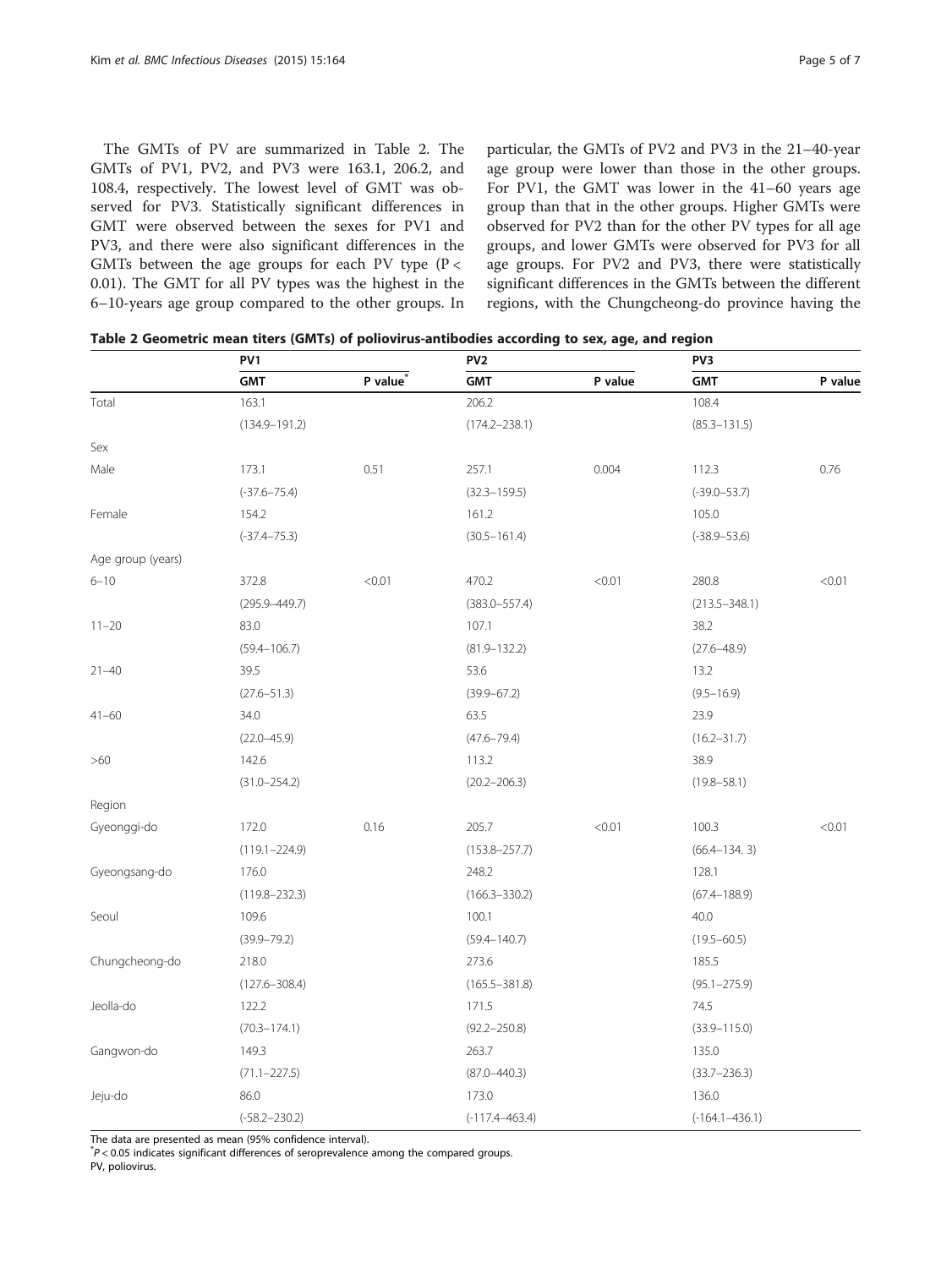highest overall GMTs for PV antibodies, while Seoul had the lowest GMT levels for PV2 and PV3 (Table [2\)](#page-4-0).

### Discussion and conclusions

Although WPV has not been detected since Korea was declared WPV-free in 2001 [[12](#page-6-0)], the Korean population could be at risk of infection through the importation of WPV or vaccine-derived PV, similar to what has been reported in England and Wales [[17](#page-6-0)]. Therefore, in this study, we evaluated the seroprevalence of neutralizing antibodies to PV1, PV2, and PV3 in broad age groups in the Republic of Korea. To our knowledge, this is the first report to document the seroprevalence of antibodies against the three PV types since the introduction of IPV in the Republic of Korea. Since the introduction of the Sabin vaccine in 1962 and the inclusion of OPV vaccination in the National Immunization Program in 1970, the incidence of poliomyelitis has dramatically declined [\[10\]](#page-6-0). IPV is known to be safe and effective and to have played an important role in the control of poliomyelitis [\[18\]](#page-6-0). Accordingly, the Republic of Korea is committed to maintaining the present level of poliomyelitis immunization, especially since the introduction of IPV at the end of 2004.

We moreover compared the PV seroprevalence in the IPV-immunized children (6–10 years) in this study to that in OPV-immunized children (6–11 years) in a previous study from the Republic of Korea [[10\]](#page-6-0) (Table 3). The rates of full immunity to all PV types were similar, with 82.2% (411/500) of OPV-immunized children [[10\]](#page-6-0) and 82.6% (195/236) of IPV-immunized children (P > 0.05) showing full immunity. However, the seronegative rates of each PV type in IPV-immunized children were significantly lower than the corresponding rates in OPV-immunized children (P < 0.05), and the antibodies to PV3 were lower than those to the other two PV types in both studies [\[10](#page-6-0)] (Table 3). In addition, there were no detectable antibodies in 3 subjects (1.3%) in IPV-immunized children, as compared to in zero subjects in OPV-immunized children [\[10](#page-6-0)], and this difference was statistically significant ( $P < 0.05$ ). This difference could result from several mechanisms such as different immunogenicity of vaccine type, deficiency of host immunity in 1990s, or inappropriate storage or administration of OPV vaccine.

The highest seroprevalence and GMTs were observed in the 6–10-year age group in the present study. In

addition, the difference in seroprevalence between PV3 and the other PV types was less here than for the other age groups. This is likely attributable to the PV vaccination program, in which PV vaccination in the Republic of Korea is initiated in 2-month-old babies, and boosted before school entry before 6 years of age. In addition, those in the 41–60-year age group had the lowest seroprotection levels and GMTs compared to the other age groups. This age group was born in 1950–1970, prior to the inclusion of PV vaccination in the National Immunization Program. Accordingly, those in the 41–60-year age group may lack serum antibodies. Decreasing immunity to PV in older age groups because of waning effect has also been reported in other studies [\[19\]](#page-6-0), and elderly age groups would appear to be at risk of infection in the case of WPV importation [[17](#page-6-0)]. However, this study indicated that the seroprotection level and GMT of subjects >60 years were higher than those of subjects in the 41–60-year age group, and we speculate that humoral neutralizing antibodies to PV in subjects aged >60 years may have been enhanced by a memory B cell immune response from a natural infection.

Differences in the population susceptibility or clinical symptoms of poliomyelitis between different age groups have not been described; however, several polio outbreaks affecting adults in WPV-free countries have been previously reported, while poliomyelitis is rarely observed in adults in such countries [\[20](#page-6-0)-[22](#page-6-0)]. The older age groups may contribute to WPV transmission without clinical symptoms, and the WHO has therefore recommended older individuals to get vaccinated as part of the outbreak response [[http://www.polioeradication.org/Portals/0/Document/](http://www.polioeradication.org/Portals/0/Document/Emergency/PolioPHEICguidance.pdf) [Emergency/PolioPHEICguidance.pdf\]](http://www.polioeradication.org/Portals/0/Document/Emergency/PolioPHEICguidance.pdf).

WPV2 has been eradicated worldwide, and has not been detected since the last case in India in 1999 [\[23](#page-6-0)]. On the other hand, PV1 and PV3 are currently endemic in several countries in Africa and Asia, with the most recent WPV3 isolated in November 2012 [[http://www.](http://www.polioeradication.org/Portals/0/Document/StrategicPlan/StratPlan2010_2012_ENG.pdf) [polioeradication.org/Portals/0/Document/StrategicPlan/](http://www.polioeradication.org/Portals/0/Document/StrategicPlan/StratPlan2010_2012_ENG.pdf) [StratPlan2010\\_2012\\_ENG.pdf\]](http://www.polioeradication.org/Portals/0/Document/StrategicPlan/StratPlan2010_2012_ENG.pdf). In this study, the immunity levels were the highest for PV2 and lowest for PV3 for all age groups. The high immunogenicity to PV2 could be attributed to the early PV2 eradication. Conversely, the deficiency in immunity to PV3 has previously been described in several studies [[16,24-27](#page-6-0)]; it may be explained by a lower potency of PV3 antigens in the vaccine;

Table 3 PV seroprevalence of IPV-immunized children compared to OPV-immunized children in a previous study [\[10](#page-6-0)]

|                                                             | No. of samples (%) |              |                     |              |              |  |  |
|-------------------------------------------------------------|--------------------|--------------|---------------------|--------------|--------------|--|--|
|                                                             | All positive       | PV1-negative | <b>PV2-negative</b> | PV3-negative | All negative |  |  |
| IPV-immunized children $(6-10 \text{ years}, n = 236)$      | 195 (82.6%)        | 16 (2.6%)    | $8(1.0\%)$          | 29 (7.5%)    | $3(1.3\%)$   |  |  |
| OPV-immunized children [10] $(6-11 \text{ years}, n = 500)$ | 411 (82.2%)        | 13 (6.8%)    | $5(3.4\%)$          | 38 (12.3%)   | $0(0\%)$     |  |  |
| P value <sup>*</sup>                                        | >0.05              | < 0.01       | < 0.05              | < 0.05       | < 0.05       |  |  |

 $p^*$ P < 0.05 indicates significant differences of seroprevalence among the compared groups.

IPV, inactivated polio vaccine; OPV, oral poliovirus vaccine; PV, poliovirus.